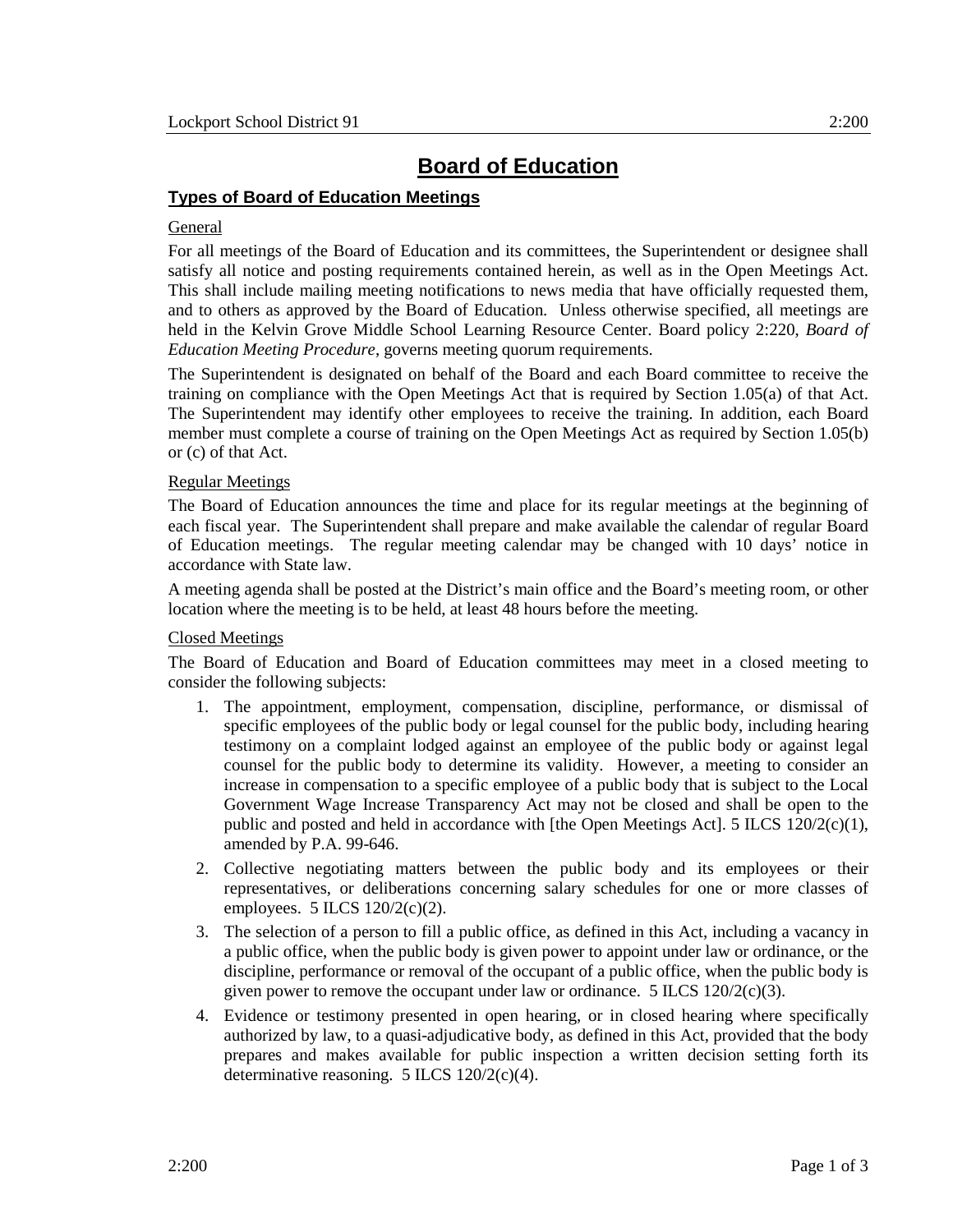- 5. The purchase or lease of real property for the use of the public body, including meetings held for the purpose of discussing whether a particular parcel should be acquired. 5 ILCS  $120/2(c)(5)$ .
- 6. The setting of a price for sale or lease of property owned by the public body. 5 ILCS  $120/2(c)(6)$ .
- 7. The sale or purchase of securities, investments, or investment contracts. 5 ILCS 120/2(c)(7).
- 8. Security procedures, school building safety and security, and the use of personnel and equipment to respond to an actual, a threatened, or a reasonably potential danger to the safety of employees, students, staff, the public, or public property.  $5$  ILCS 120/2(c)(8), amended by P.A. 99-235, eff. 1-1-16.
- 9. Student disciplinary cases. 5 ILCS 120/2(c)(9).
- 10. The placement of individual students in special education programs and other matters relating to individual students.  $5$  ILCS  $120/2(c)(10)$ .
- 11. Litigation, when an action against, affecting or on behalf of the particular public body has been filed and is pending before a court or administrative tribunal, or when the public body finds that an action is probable or imminent, in which case the basis for the finding shall be recorded and entered into the minutes of the closed meeting.  $5$  ILCS 120/2(c)(11).
- 12. The establishment of reserves or settlement of claims as provided in the Local Governmental and Governmental Employees Tort Immunity Act, if otherwise the disposition of a claim or potential claim might be prejudiced, or the review or discussion of claims, loss or risk management information, records, data, advice or communications from or with respect to any insurer of the public body or any intergovernmental risk management association or self insurance pool of which the public body is a member.  $5$  ILCS  $120/2(c)(12)$ .
- 13. Self-evaluation, practices and procedures, or professional ethics, when meeting with a representative of a statewide association of which the public body is a member. 5 ILCS 120/2(c)(16).
- 14. Discussion of minutes of meetings lawfully closed under this Act, whether for purposes of approval by the body of the minutes or semi-annual review of the minutes as mandated by Section 2.06. 5 ILCS 120/2(c)(21).
- 15. Meetings between internal or external auditors and governmental audit committees, finance committees, and their equivalents, when the discussion involves internal control weaknesses, identification of potential fraud risk areas, known or suspected frauds, and fraud interviews conducted in accordance with generally accepted auditing standards of the United States of America. 5 ILCS 120/2(c)(29).

The Board may hold a closed meeting, or close a portion of a meeting, by a majority vote of a quorum, taken at an open meeting. The vote of each Board of Education member present, and the reason for the closed meeting, will be publicly disclosed at the time of the meeting and clearly stated in the motion and the meeting minutes.

A single motion calling for a series of closed meetings may be adopted when such meetings will involve the same particular matters and are scheduled to be held within 3 months of the vote.

No final Board of Education action will be taken at a closed meeting.

#### Reconvened or Rescheduled Meetings

A meeting may be rescheduled or reconvened. Public notice of a rescheduled or reconvened meeting shall be given in the same manner as that for a special meeting, except that no public notice is required when the original meeting is open to the public and: (1) is to be reconvened within 24 hours, or (2) an announcement of the time and place of the reconvened meeting was made at the original meeting and there is no change in the agenda.